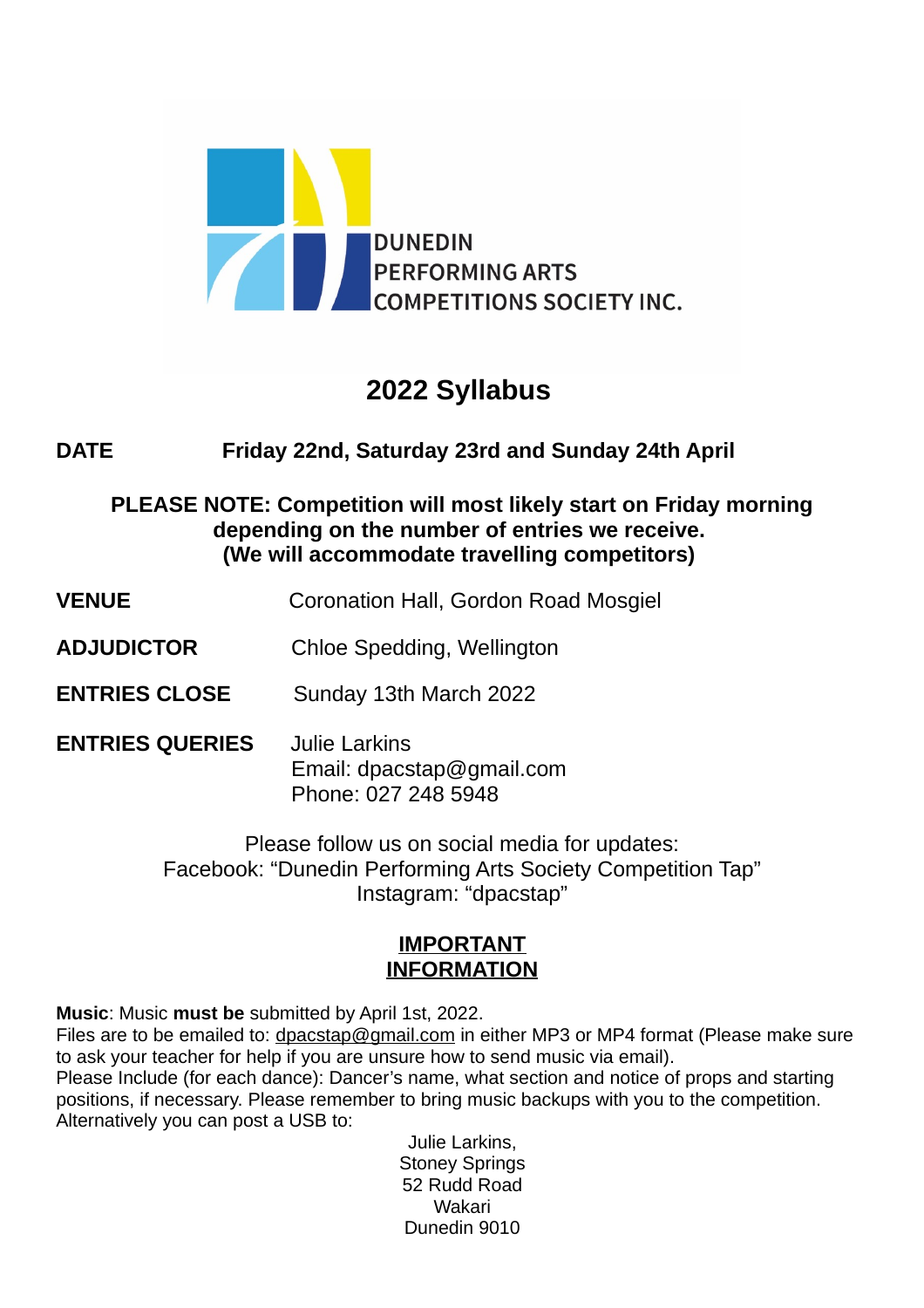#### **Payments**

Please Note: Due to the uncertainly of Omicron and the running of events in the Red Covid-19 Protection Framework, we do not require payment for this competition until closer to the date due. Please look out for an email with payment details closer to the time!

**Cups & Trophies** All trophies must be returned to the cup convenor before the 13th of March. Please contact Sue to arrange drop off.

> **Sue Chalmers 6 Montreal Street St Kilda, Dunedin Phone: 03 455 2862**

If entries are received and cups are not returned engraved and clean by this date, then your entry will be invalid.

| <b>Entry Fees</b> | Solos                            | \$7.00  |
|-------------------|----------------------------------|---------|
|                   | <b>Duos</b>                      | \$8.00  |
|                   | <b>Trios</b>                     | \$9.00  |
|                   | Troupe                           | \$10.00 |
|                   | Troupe Only (includes Admin Fee) | \$15.00 |
|                   | Championship                     | \$12.00 |
|                   | One Dance (includes Admin Fee)   | \$20.00 |
|                   | (Normally for Beginners)         |         |
|                   | Two Dances (includes Admin Fee)  | \$25.00 |
|                   |                                  |         |

#### Administration Fee \$25.00 per competitor or \$30.00 per family. This includes an emailed programme and venue entry. This fee must be paid with entry form for acceptance of entry.

Entries received after 13th March **may** be accepted with a \$10 late fee, please contact Julie to see if this is possible.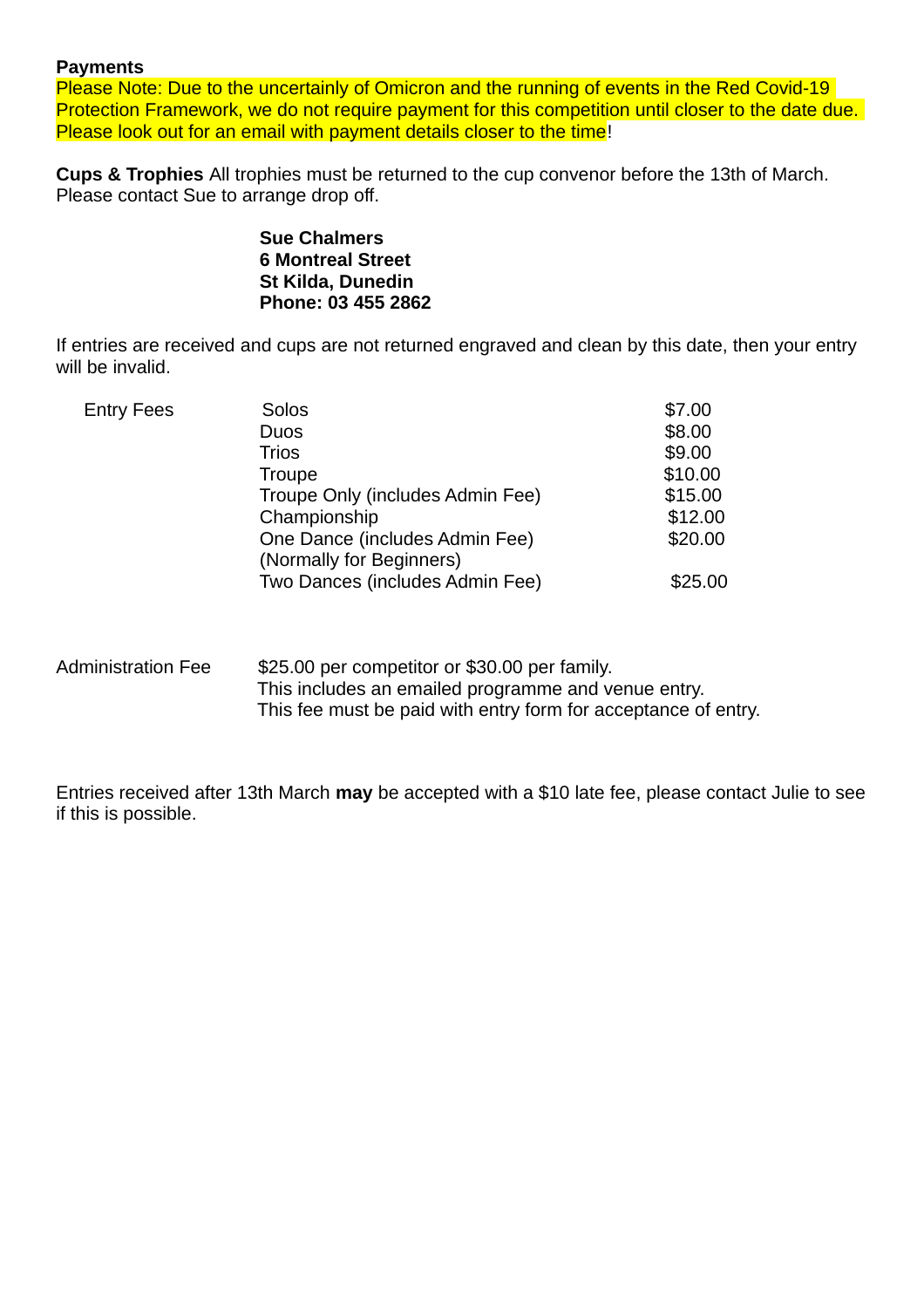# **GENERAL CONDITIONS OF ENTRY**

# **ENTRIES**: Entry forms complete with all information and entry fees must be sent to Julie on or before **Sunday the 13th of March 2022.**

# **Late entries MAY be accepted with a late fee of \$10.**

- 1. If your entry has already been accepted and you miss an item off your form, we will allow you to be added to that section if program timing permits this. Please pay at the secretaries table during the competition.
- 2. Professionals are NOT eligible to compete at this competition. Please contact Julie if you are unsure about your status.
- 3. Competitors age is determined as at the commencement date of the competitions (22nd April).
- 4. Competitors are responsible for approximate "timekeeping". Time stated in the program is only a guide and we can and will proceed ahead of time. We will not exceed more than 30 mins ahead of the printed time unless discussed with the affected competitors.
- 5. Protests of any results must be in made in writing, within 15 minutes of being read on stage. Present the protest, alongside \$5, to the Secretary's Table.
- 6. All trophies remain the property of the Society and are given annually. All trophy winners are responsible for engraving the trophies and returning them in a **clean and unbroken condition**.
- 7. For entries to be confirmed and accepted, cup/trophies must be returned by March 4th, 2022.
- 8. Competitors enter this competition at their own risk, DPACS is not liable for any injuries or accidents that occur during the weekend.
- 9. All items have a time limit of 4 minutes, except for Song and Tap items, which have a time limit of 5 minutes. This limit is from the start of the music to the conclusion. Please note: time taken putting on/taking off props is not counted in the time limit.
- 10.Duos, Trios and Troupes must compete in the age group of the oldest member of the group.
- 11.Both under 6 classes (Tap Solo and Song and Dance) are open to Novice competitors only. Novice means that competitors have never won first place in a tap competition.
- 12.Novice Duos competitors are not eligible to enter the novice duo section if either partner has won a duo before, irrespective of dancing with a different partner/s.
- 13.A competitor may not compete in this competition if they have received tuition from the adjudicator at any point in the past **two years**.
- 14.DPACS reserves the right to amalgamate/split classes depending on entries received and/or omit impromptu classes if time does not permit.

# *The Val Braumann Awards.*

The society is excited to announce the continuation of The Val Braumann Awards. This year awarding \$2000 over the course of the competition. Prize money will be awarded as follows:

# **The Val Braumann Awards Breakdown**

- 1. Musical Theatre Awards
- 2. Aggregate Awards

.

3. Vi Stewart Award

### **Musical Theatre Award**

Competitors wanting to enter the Val Braumann Musical Theatre Award **must** enter the Song & Dance section for their age group to be considered Competitors must be aged 8 years or over to be eligible for Musical Theatre Award. It does not matter what level section you entered (Novice, Restricted, Achievers or Open).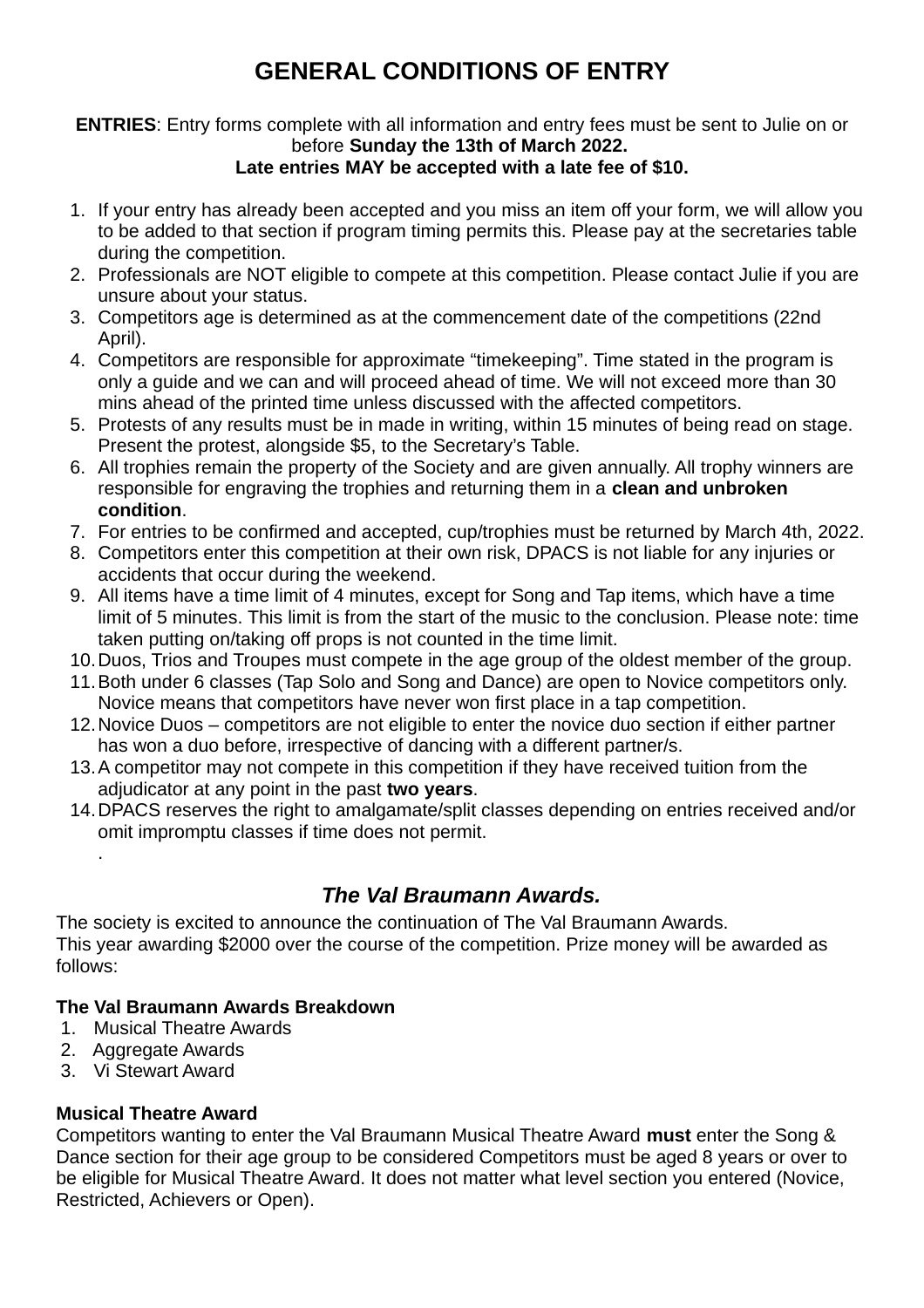If you enter in the song and dance section but **do not** wish to be considered for the Musical Theatre awards, then **DO NOT** attend the Master Class.

(Novice, Restricted and Achievers section competitor's **DO NOT** have to enter Open Song and Dance to be considered for the Musical Theatre Award)

Competitors **must also** complete a Master Class. This will be in a Jazz/Musical Theatre Style. There will be Three age Groups**: Junior: 8 & under 12 years, Intermediate: 12 and under 16 years** and **Senior 17 years and over**. (Intermediate and Senior will participate in a combined masterclass).

This masterclass will be taken by a local performing arts university student and watched/marked by the adjudicator.

This class will contribute to 50% of the final mark for the Musical Theatre Award. There is no cost to participate in this class.

Clothing Attire: It is expected that participants are dressed professionally, as if in a dance audition. Girls are to wear dance/workout tights and a slim fitting t-shirt/singlet. (No two piece). Boys are to wear a slim fitting t-shirt and dance/workout shorts. Please wear trainers or jazz shoes. Tap Shoes are not necessary for this masterclass.

#### **Musical Theatre Prizes**

**Junior** 1st \$70, 2<sup>nd</sup> \$50 3<sup>rd</sup> \$25 **Intermediate 1**st \$100 2nd \$70 3rd \$50 Senior 1<sup>st</sup> \$150 2<sup>nd</sup> \$100 3<sup>rd</sup> \$70 (1st Sash,  $2^{nd}$  and  $3^{rd}$  Rosette).

#### **Aggregate Awards**

**DPACS Junior Scholarship includes:** 10 and Under 12 years: Tap Solo, Song and Dance, Waltz, Slow, Speed, Impromptu and Championship Tap. Excludes Latin/Tango. The winner will receive a TBC Trophy and the Val Braumann scholarship of \$50. Runner up will receive \$30 and third place will receive \$15.

**DPACS Intermediate Scholarship includes**: 12 & under 15 years: Tap Solo, Song & Dance, Waltz, Slow, Latin, Speed, Impromptu and Championship Tap. The winner will receive the Melanie Wilson Trophy and the Val Braumann scholarship of \$100. Runner up will receive \$50 and third place will receive \$25.

**DPACS Senior Scholarship includes**: 15 & 18 years: Tap Solo, Song & Dance, Waltz, Slow, Latin, Speed, Impromptu and Championship Tap. The winner will receive the Rush Family Trophy and the Val Braumann scholarship of \$150.00. Runner up will receive \$100 and third place will receive \$50.

Please note the Junior, Intermediate and Senior Scholarships are awarded with aggregate points and are calculated from the marks given to you by the adjudicator in each of the listed sections. Therefore, it is essential that you compete in **all** sections to be eligible.

### **VI STEWART CUP & DPACS Scholarship: \$200 Society prize and Sash.**

Following the Saturday afternoon sections, the adjudicator will choose 8-10 competitors from the Intermediate, Senior and Adult sections. **These competitors will be recalled to dance on Saturday night**. This will be any dance of their choice, chosen at the time of being recalled. The Winner receives the Vi Stewart Cup, Sash and Scholarship of \$200. Runner up receives the Runner up Cup, Sash and Scholarship of \$100.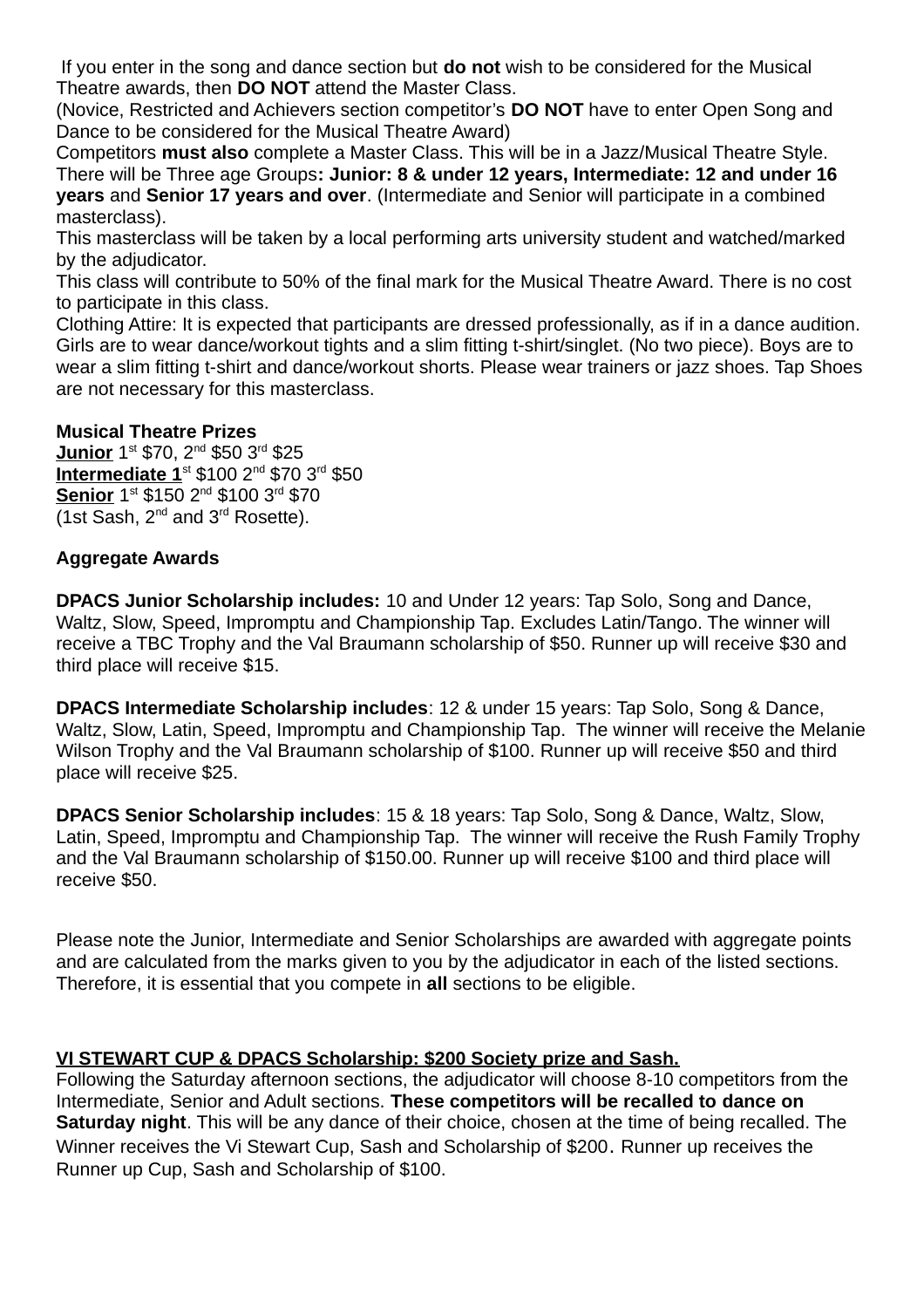

the Ultimate Tap Performer Award. The finalists selected will be from any age group and any tap section performed over the weekend. You DO NOT have to pay to enter this.



.

X-Factor Dunedin Ultimate Performer Award- Jazz Prizes: 1<sup>st</sup> Prize Any Age \$300

On Sunday, after all sections have been danced and results have been given, the Adjudicator will select 5 Finalist who will perform in the Ultimate Jazz Performer Award. The finalists selected will be from any age group and any jazz section performed over the weekend. You DO NOT have to pay to enter this.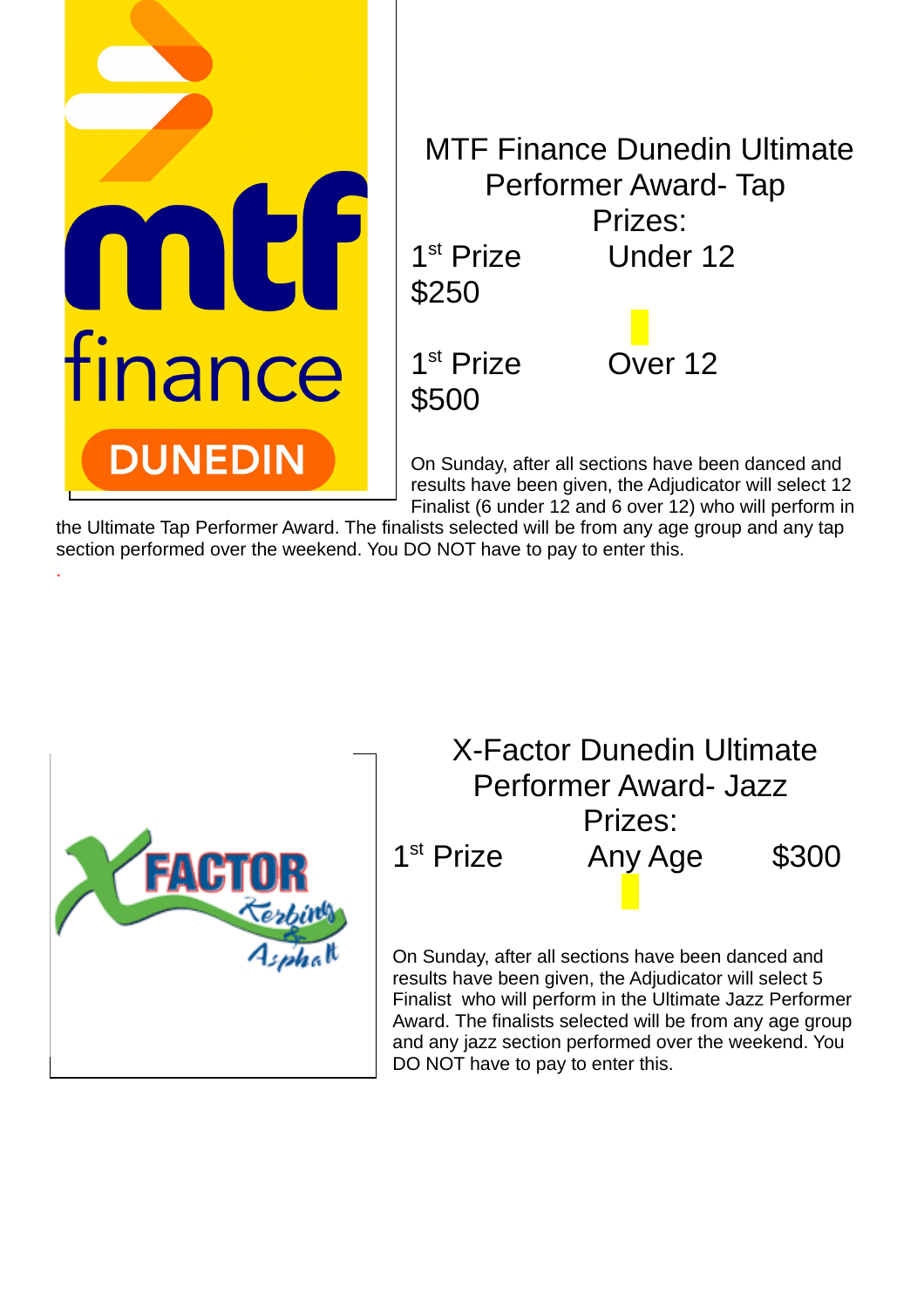

#### SCHEDULE OF CLASSES AVALIABLE IN 2022

#### **TAP SOLO**

- 123 Novice/Restricted Tap Solo under 8 years
- 125 Novice/Restricted Tap Solo 8 & under 10 years
- 125A Novice /Restricted 10 years and over
- 126 Achievers Tap Solo under 12 years
- 126B Achievers Tap Solo 12 years & over
- 121 Tap Solo under 6 years (novices may enter)
- 122 Tap Solo 6 & under 8 years
- 124 Tap Solo 8 & under 10 years
- 127 Tap Solo 10 & under 12 years
- 128 Tap Solo 12 & under 15 years
- 129 Tap Solo 15 & under 21 years
- 129B Tap Solo 21 years and over

#### **SONG & TAP**

- 132 Novice/Restricted Song & Tap 10 years & Under
- 134 Novice/Restricted Song & Tap over 10
- 135 Achievers Song & Tap 12 years and over
- 135B Achievers Song & Tap Under 12 years
- 130 Song & Tap Under 6 years (Novices may enter)
- 131 Song & Tap 6 & under 8 years
- 133 Song & Tap 8 & under 10 years
- 136 Song & Tap 10 & under 12 yrs.
- 137 Song & Tap 12 & under 15 years
- 138 Song & Tap 15 & under 21 years
- 138A Song & Tap 21 Years and over

#### **WALTZ TAP**

- 156 Novice/Restricted Under 10 years
- 156A Novice Restricted 10 years & over
- 156C Achievers Waltz 12 years & under
- 156B Achievers Waltz 12 years & over
- 153 Waltz Tap Under 8 years
- 154 Waltz Tap 8 & under 10 years
- 155 Waltz Tap 10 & under 12 years
- 157 Waltz Tap 12 & under 15 years
- 158 Waltz Tap 15 & under 21 years
- 158B Waltz Tap 21 Years and over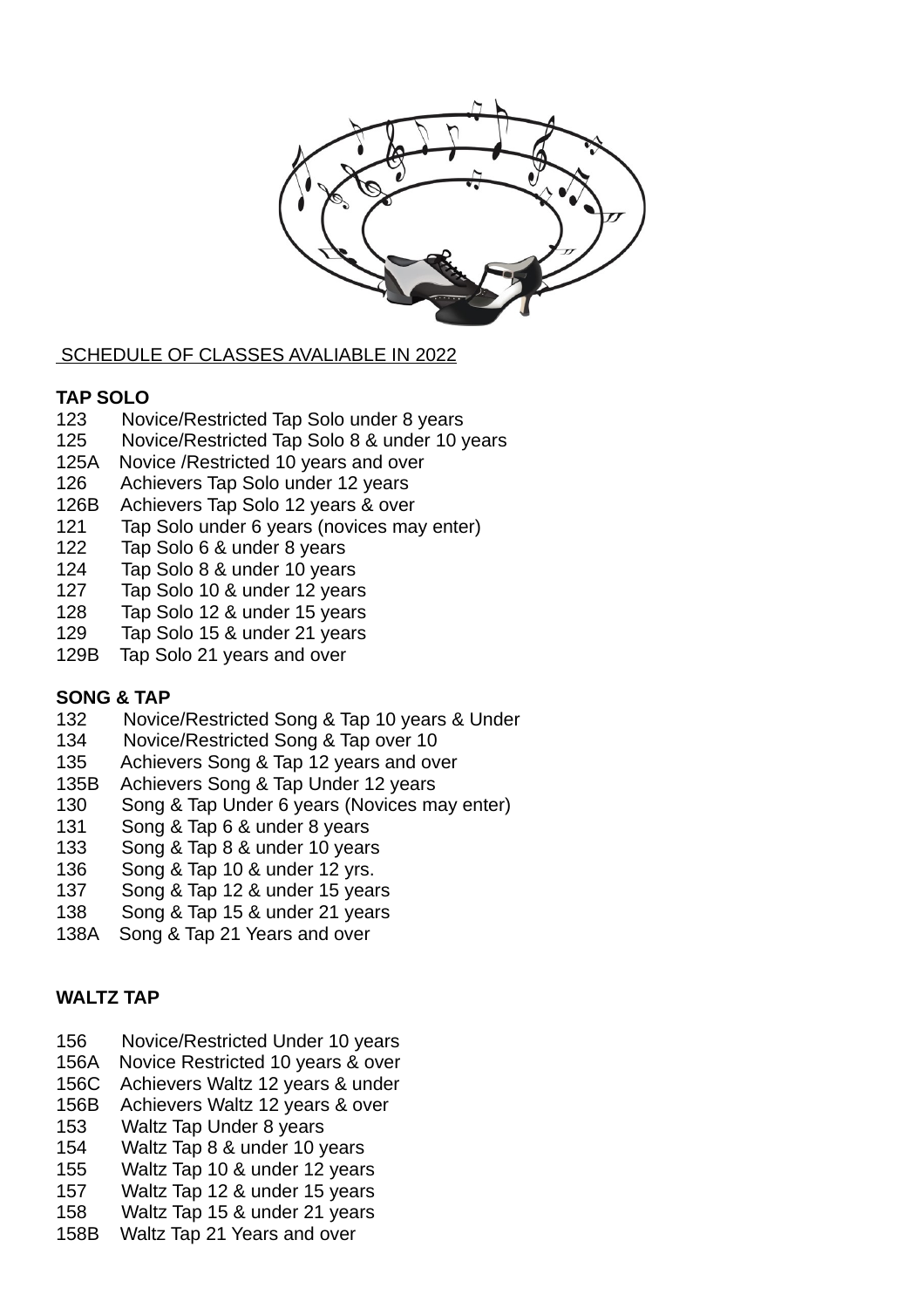### **LATIN AMERICAN**

- 159 Latin American Under 12 years
- 160 Latin American 12 & under 15 years
- 161 Latin American 15 and under 21 years
- 161A Latin American 21 years and over

### **IMPROMPTU**

- 162A Impromptu Nov/Rest/Ach under 10 years
- 162B Impromptu Nov/Rest/Ach Over 10 years
- 162D Impromptu Achievers Under 12 years
- 162E Impromptu Achievers Over 12 years
- 162 Impromptu Under 10 years
- 163 Impromptu 10 & under 12 years
- 163. Impromptu 12 & under 15 years
- 164. Impromptu 15 & under 21 years
- 165c Impromptu Adult 21 Years and over

### **SLOW TAP**

- 169B Novice/Restricted Under 10 years
- 169C Novice/Restricted 10 years & over
- 169D Achievers Slow Under 12 years
- 169E Achievers Slow Over 12 years
- 166 Slow Tap Under 10 years
- 167 Slow Tap 10 & under 12 years
- 168 Slow Tap 12 & under 15 years
- 169 Slow Tap 15 & under 21 years
- 169A Slow Tap Adult 21 years and over

### **SPEED TAP**

- 172B Novice/Restricted Under 10 years
- 172C Novice/Restricted 10 years & over
- 172D Speed Achievers Under 12
- 172E Speed Achievers Over 12 years
- 170B Speed Tap Under 8 years
- 170 Speed Tap 8 & under 10 years
- 170A Speed Tap 10 & under 12 years
- 171 Speed Tap 12 & under 15 years
- 172 Speed Tap 15 & under 21 years
- 172A Speed Tap Adult 21 Years and over

# **DUO**

- 140 Novice/Restricted/Achievers Tap Duo any age
- 139 Tap Duo Under 10 years
- 141 Tap Duo 10 & under 13 years
- 142 Tap Duo 13 years and Over
- 144 Novice/Restricted/Ach Song & Tap Duo any age
- 143 Song & Tap Duo Under 10 years
- 145 Song & Tap Duo 10 & under 13 years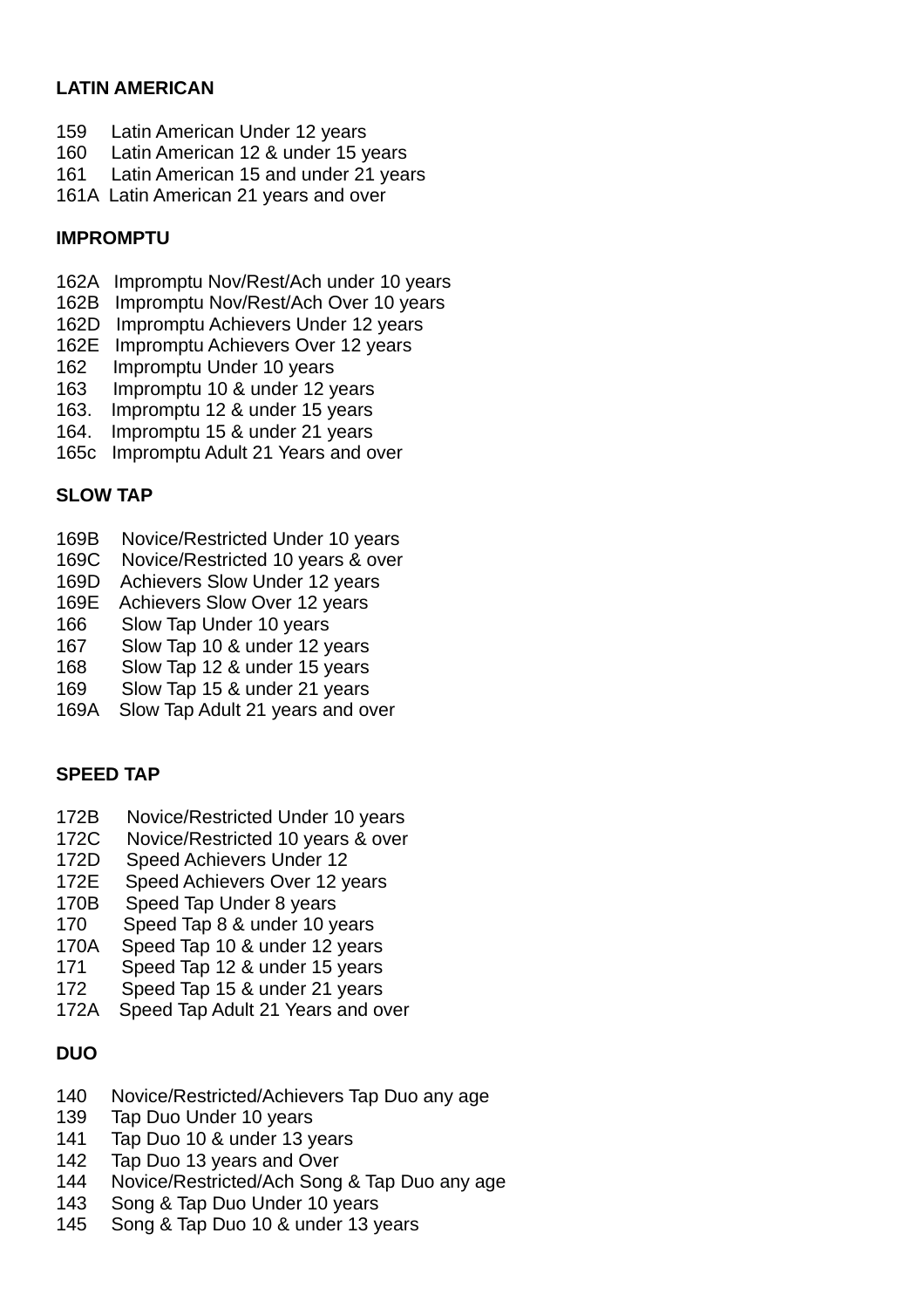## **TRIO**

147 Tap Trio Any Age

### **TROUPES (Judged)**

- 149 Tap Troupe Under 12 years
- 150 Tap Troupe 12 years & over (Open to Masters)
- 151 Song & Dance Troupe Under 12 years
- 152 Song & Dance Troupe 12 years & Over (Open to Masters)
- 207 Jazz Troupe Any Age

### **Entertainment**

148 Any Age

#### **Jazz Solo**

- 200 Jazz Solo Under 12 years
- 201 Jazz Solo Over 12 years

### **Lyrical Solo**

- 210 Lyrical under 12 years
- 211 Lyrical over 12 years

#### **Contemporary Solo**

- 212 Contemporary under 12 years
- 213 Contemporary over 12 years

### **Own Choreography (Any Genre)**

- 202 Own Choreography Under 12 years
- 203 Own Choreography Over 12 years

### **Masters 30 +**

| 204 | Solo   |
|-----|--------|
| 205 | Duo    |
| 206 | Troupe |

### **CHAMPIONSHIPS**

- 173 Restricted Championship Any Age
- 179A Achievers Championship Under 12 years
- 179 Achievers Championship 12 years and over
- 175 Juvenile Championship Under 10 years
- 176 Junior Championship 10 & Under 12 years
- 177 Intermediate Championship 12 & Under 15 years
- 178 Senior Championship 15 & under 21 years
- 178B Adult Championship 21 years and over

# New Classes for 2022

- 180 Jazz Championship Under 12
- 181 Jazz Championship Over 12
- 216 Jazz Duo/Trio Any Age
- 217 Musical Theatre Jazz Any Age